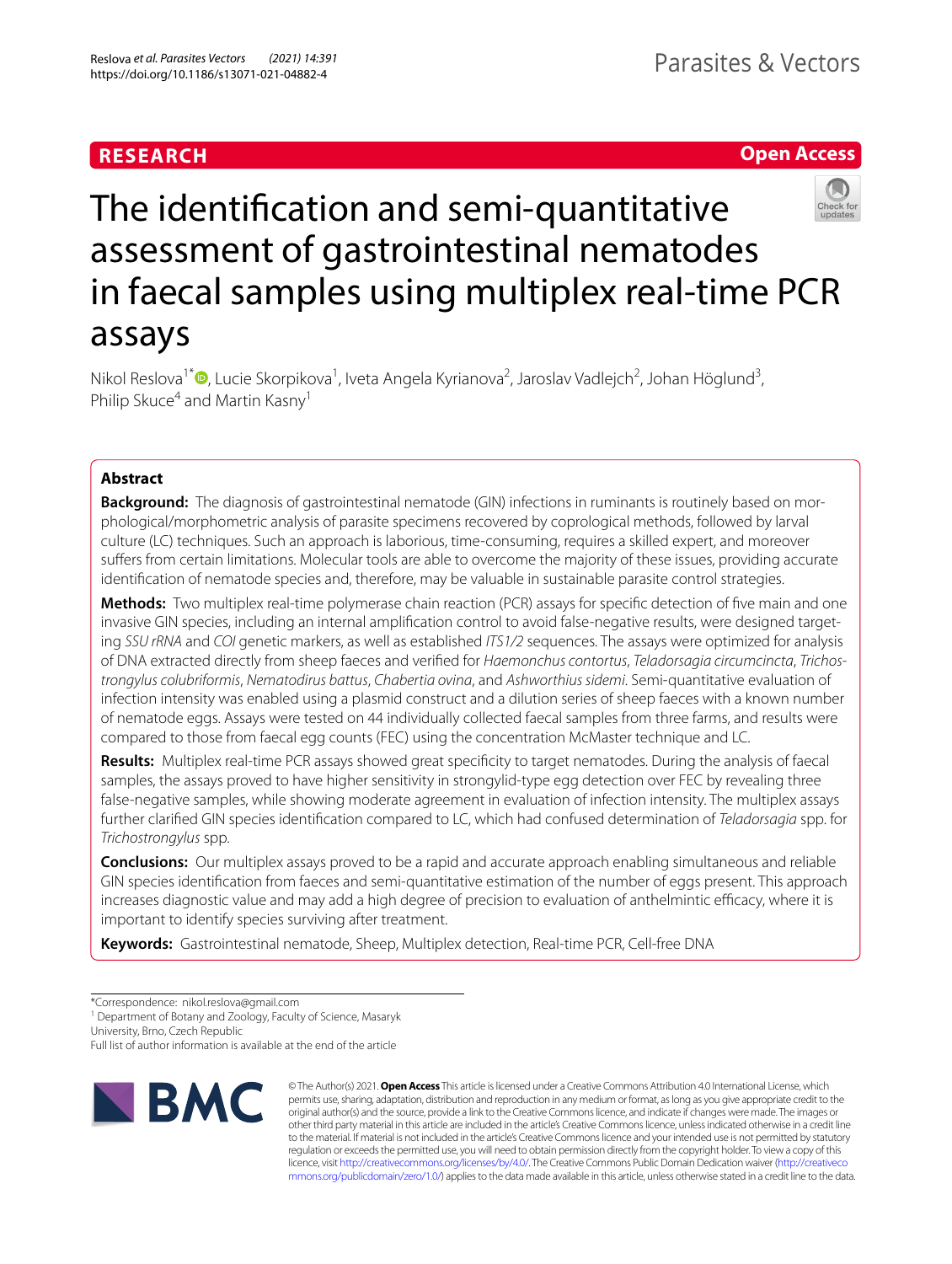## **Background**

All grazing livestock are exposed to gastrointestinal nematode (GIN) infections. The higher the worm load, the greater the impact on animal health, productivity, and welfare [[1](#page-10-0)]. Typically, grazing ruminants are infected with several species of GINs whose unique mix contributes to the sum of the clinical efects and determines the severity of infections. In combination, these infections are responsible for parasitic gastroenteritis (PGE), which is a parasitic disease of major socioeconomic importance in farming communities worldwide [[2\]](#page-10-1). In small ruminants, the GINs of greatest importance belong to the superfamily Trichostrongyloidea, and the most important genera are *Haemonchus*, *Teladorsagia*, and *Trichostrongylus* [\[3](#page-10-2)]. To a lesser extent, members of the genera *Nematodirus* and *Cooperia* and those in the superfamily Strongyloidea (genera *Chabertia* and *Oesophagostomum*) also commonly parasitize sheep and goats. These latter species cause disease only in exceptional circumstances but may also contribute to PGE. Nevertheless, the manifestation and severity of the disease are afected by a broad range of host–parasite-related factors such as host immunity and nutrition, as well as parasitic species richness and intensity of infection [\[4](#page-10-3)]. In general, more severe clinical manifestations, typically diarrhoea and weight loss, develop with heavier nematode burden, and anaemia associated with the blood-sucking habit of *Haemonchus* makes it a highly pathogenic parasite. Therefore, even regular observation of animals may not reveal the extent of parasite burden until PGE develops into a severe clinical form [\[2](#page-10-1)].

GIN infections in ruminant livestock are typically controlled by anthelmintic drugs [[5\]](#page-10-4). However, the excessive and, in some cases, incorrect use of these chemicals has escalated over the past few decades into widespread dissemination of resistant nematode populations among livestock herds and even to a high prevalence of multi-drug resistance to anthelmintics in some regions of the world  $[6, 7]$  $[6, 7]$  $[6, 7]$ . The situation with high GIN burden in small ruminants, together with increasing anthelmintic drug resistance, leads us to focus our eforts towards integrated control with precisely justifed and species-dependent drug use, whose cornerstone is fast and reliable diagnostics  $[8, 9]$  $[8, 9]$  $[8, 9]$  $[8, 9]$ . There is no worldwide consensus on the best sampling strategy and diagnostic procedure for GIN screening in sheep [[10\]](#page-10-9), but traditional coprological methods are regarded as limited and unreliable [[11,](#page-11-0) [12](#page-11-1)]. From this point of view, the precise diagnostics remain challenging. The limitation of conventional faecal fotation techniques is in their inability to reliably distinguish individual strongyle genera, given the fact that the morphology of the eggs is extremely similar between species (with the exception of *Nematodirus* spp.) [[13](#page-11-2)]. For identifcation to genus level and beyond, time-consuming larval culture (LC) is routinely used, enabling the development of extracted eggs to third-stage larvae  $(L_3)$ , which can then be microscopically diferentiated based on both their morphological and morphometric characters [[14](#page-11-3)]. LC has limitations related not only to diferent requirements for hatching and larval development of individual nematode species but also on the experience of the investigator and ambiguous taxonomic distinction [\[12](#page-11-1), [15\]](#page-11-4).

Polymerase chain reaction (PCR)-based methods have shown high sensitivity and specifcity for the detection of parasite DNA, yet their use for in vivo diagnostics of GIN infections directly from faeces has so far been limited to only three studies by Höglund et al.  $[10]$  $[10]$ , Sweeny et al.  $[16]$ , and Roeber et al.  $[17]$  $[17]$ . The focus of GIN diagnostics using molecular methods is still mainly related to extracted eggs [[11–](#page-11-0)[13](#page-11-2), [18](#page-11-7)[–22](#page-11-8)] and/or cultivated larvae [\[13](#page-11-2), [14,](#page-11-3) [22,](#page-11-8) [23](#page-11-9)]. Faecal DNA extraction is still believed to be unsuitable for usage in most subsequent PCR amplifcations due to the presence of faecal inhibitors [[24\]](#page-11-10). However, developments in DNA extraction procedures and application of inhibitor removal technologies have made such DNA ideal for subsequent PCR-based analyses, especially realtime PCR. This has made this technology a powerful alternative or additional tool to coproscopy  $[25]$  $[25]$ .

In the present study, we designed two multiplex realtime PCR assays, which included internal amplifcation control, targeting the internal transcribed spacers 1, 2 (*ITS1/2*), small subunit rRNA (*SSU rRNA*), and cytochrome c oxidase subunit I (*COI*) genetic markers to diagnose naturally acquired GIN infections in sheep. We developed six specifc detection systems and describe their use for the detection of genomic DNA of the nematode species *Haemonchus contortus*, *Teladorsagia circumcincta*, *Trichostrongylus colubriformis*, *Nematodirus battus*, *Ashworthius sidemi*, and *Chabertia ovina*, respectively. We further tested the functionality of both multiplex assays on 44 individual faecal samples from sheep and compared the results of a semi-quantitative evaluation of infection intensity to the egg enumerations generated by a conventional faecal flotation technique. The ability to reliably identify all targeted GINs present within faeces and rank them according to their numerical contribution in a single reaction represents a major advantage over conventional coprological techniques. This approach has clear, practical value, is cost-effective and efficient, and hence is widely applicable in the control of parasites in ruminant livestock and epidemiological studies.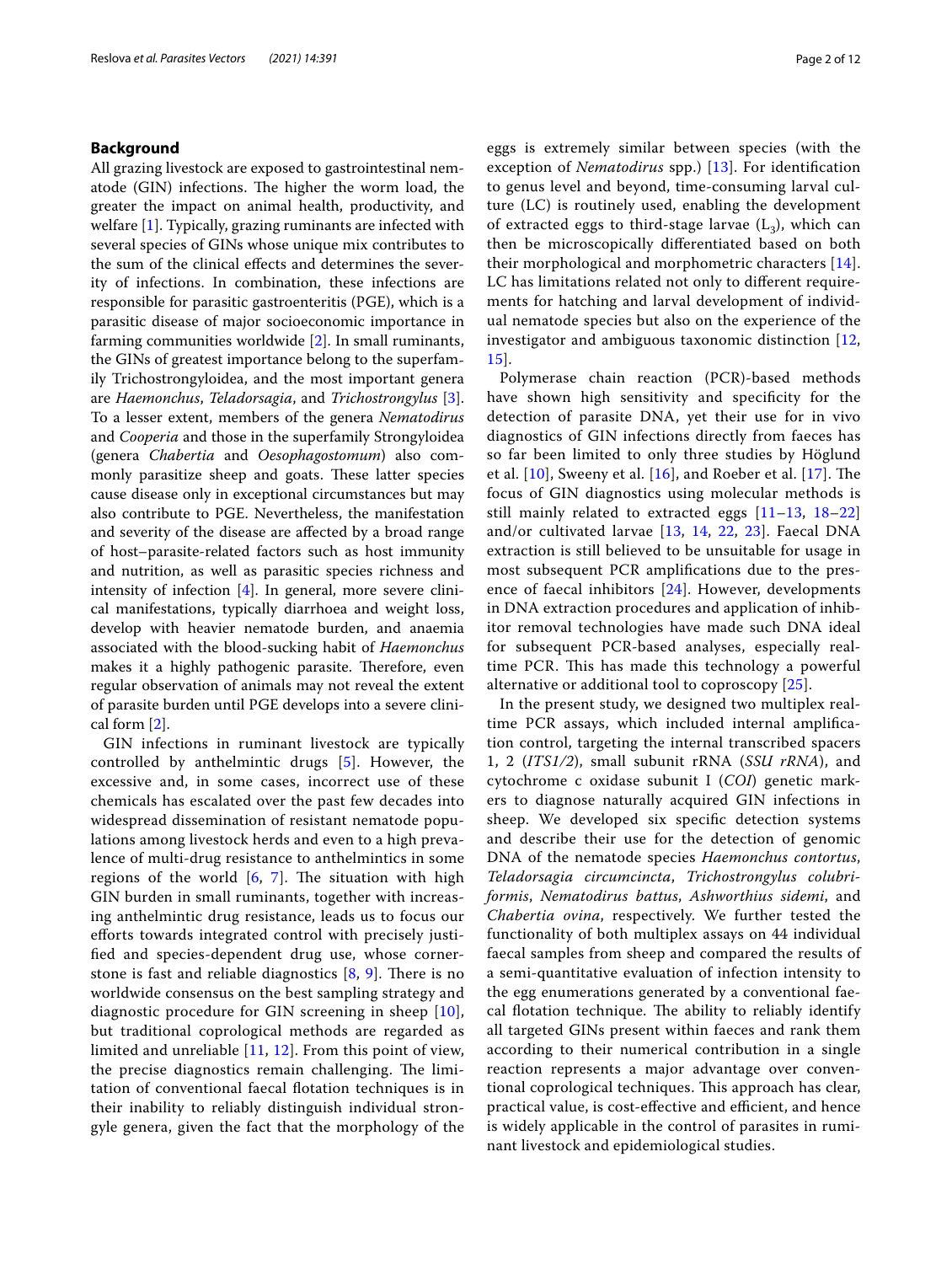## **Methods**

## **Biological material**

The optimization experiments were carried out with genomic DNA (gDNA) extracted from adult nematodes stored in 70% ethanol, which were recovered from the gastrointestinal tracts of ruminants using standard *post mortem* examination. The host animals came from various areas of the Czech Republic, and sampling was conducted in 2017–2019. The recovered nematodes were identifed based on their dominant distinguishing morphological/morphometric characters using an Olympus BX51 light microscope, and measurement of their dominant morphological characteristics was carried out by QuickPHOTO MICRO 3.0 software (PROMICRA, Prague, Czech Republic). Adult nematodes were determined as *H. contortus*, *T. circumcincta*, *T. colubriformis*, *N. battus*, *A. sidemi*, *Ch. ovina*, *Cooperia curticei*, *C. pectinata*, and *Oesophagostomum columbianum*. One lamb experimentally infected with *H. contortus* served as a source of eggs for accurate assessment of nematode eggs in faeces.

In total, 44 individual faecal samples for functional verifcation of the multiplex assays were collected rectally on three farms (F1, F2, and F3) during autumn of 2019 in the Czech Republic. Approximately 5 g of faeces from the rectum of approximately 10% of the animals in the fock was collected and stored in plastic zipper bags and, after transportation, frozen at −80 °C until further processing for molecular analyses. At the same time, another batch of 5 g of faeces originating from the same animals was collected for immediate quantitative coprological examination using the concentration McMaster technique with minimum diagnostic sensitivity of 20 strongyle eggs per gram of faeces (EPG) [[26](#page-11-12)]. Besides strongylid-type egg enumeration, the presence of *Nematodirus* spp. eggs (includes all species except *N. battus*, which is distinguished separately) was also recorded for each sample.

In addition to coprological examination, about 1 kg of pooled faecal sample from the whole fock was collected at each farm and incubated under standard conditions to obtain infective  $L_3$  larvae. Faecal pellets were mixed in a beaker with vermiculite chips, manually homogenized and then kept in moist conditions in an incubator at 28 °C for 1 week. The developed  $L_3$ s were recovered using Baermannization and identifed based on their morphological/morphometric features to the genus level according to morphological keys in van Wyk et al. [\[15](#page-11-4)] and van Wyk and Mayhew [[27\]](#page-11-13).

## **DNA extraction**

The gDNA of adult nematodes, which served as reference template DNA during the optimization experiments, was extracted from a single individual of each given nematode species using previously published protocols [[28,](#page-11-14) [29\]](#page-11-15) and based on overnight incubation at 55 °C in 50 μl of extraction bufer (100 mM Tris–HCl, 10 mM EDTA, 100 mM NaCl, 1% SDS, 1.5 mM dithiothreitol) containing 0.06 mg proteinase K, followed by alcohol precipitation. Extracted gDNA was stored at −20 °C until processed.

Faecal samples were thawed before the extraction, and each zipper bag containing sample was thoroughly manually homogenized. Out of the homogenized faeces, 1 g was taken for further processing and extraction using the Quick-DNA Fecal/Soil Microbe MiniPrep kit (Zymo Research, Irvine, CA, USA). Each sample was placed in a sampling container and dissolved by shaking in 800 μl of BashingBead Bufer mixed with 3200 μl of PBS bufer. A negative isolation control (NIC), i.e., a tube without faeces, starting from this step through the whole extraction procedure together with the samples, was included in every extraction procedure. Then,  $1200 \mu$  of the sample solution was transferred into a ZR BashingBead Lysis Tube and mechanically lysed, ensuring the disruption of eggs and further homogenization of other debris, in a Retsch MM200 mixer mill (RETSCH, Haan, Germany) for 10 min. Then, lysis tubes were centrifuged, and the supernatant transferred to a Zymo-Spin III-F Filter; the further procedure faithfully followed the kit manufacturer's protocol. After elution, DNA samples were diluted tenfold and stored at −20 °C until use.

Concentration, yield, and purity of all extracted DNA were measured by a NanoDrop 8000 Spectrophotometer (Thermo Fisher Scientific).

#### **Detection systems**

Target gene sequences of nematode species of interest were downloaded from the NCBI GenBank database and aligned to find conserved genus-specific regions suitable for oligonucleotide hybridization. Suitable sequence regions were chosen manually and tested in the OligoAnalyzer 3.1 online tool (Integrated DNA Technologies, Coralville, IA, USA) for melting temperatures and formation of secondary structures. The specificity of each primer probe set was evaluated in silico in Nucleotide BLAST and considered during the design process, following the guidelines by Rodríguez et al. [[30](#page-11-16)]. Based on accessible sequences and their reaction properties, six detection systems were designed: *Haemonchus* (*ITS2*; system was designed to cover species *H. contortus* and *H. placei*), *Teladorsagia* (*ITS2*; covering *T. circumcincta* and *T. trifurcata*), *Trichostrongylus* (*ITS1*; covering *T. colubriformis*, *T. vitrinus*, and *T. rugatus*), *Nematodirus* (*SSU rRNA*; designed for *N. battus*), *Ashworthius* (*ITS1*; designed for *A. sidemi*), and *Chabertia* (*COI*; designed for *Ch. ovina*). Dual-labeled hydrolysis probes carried a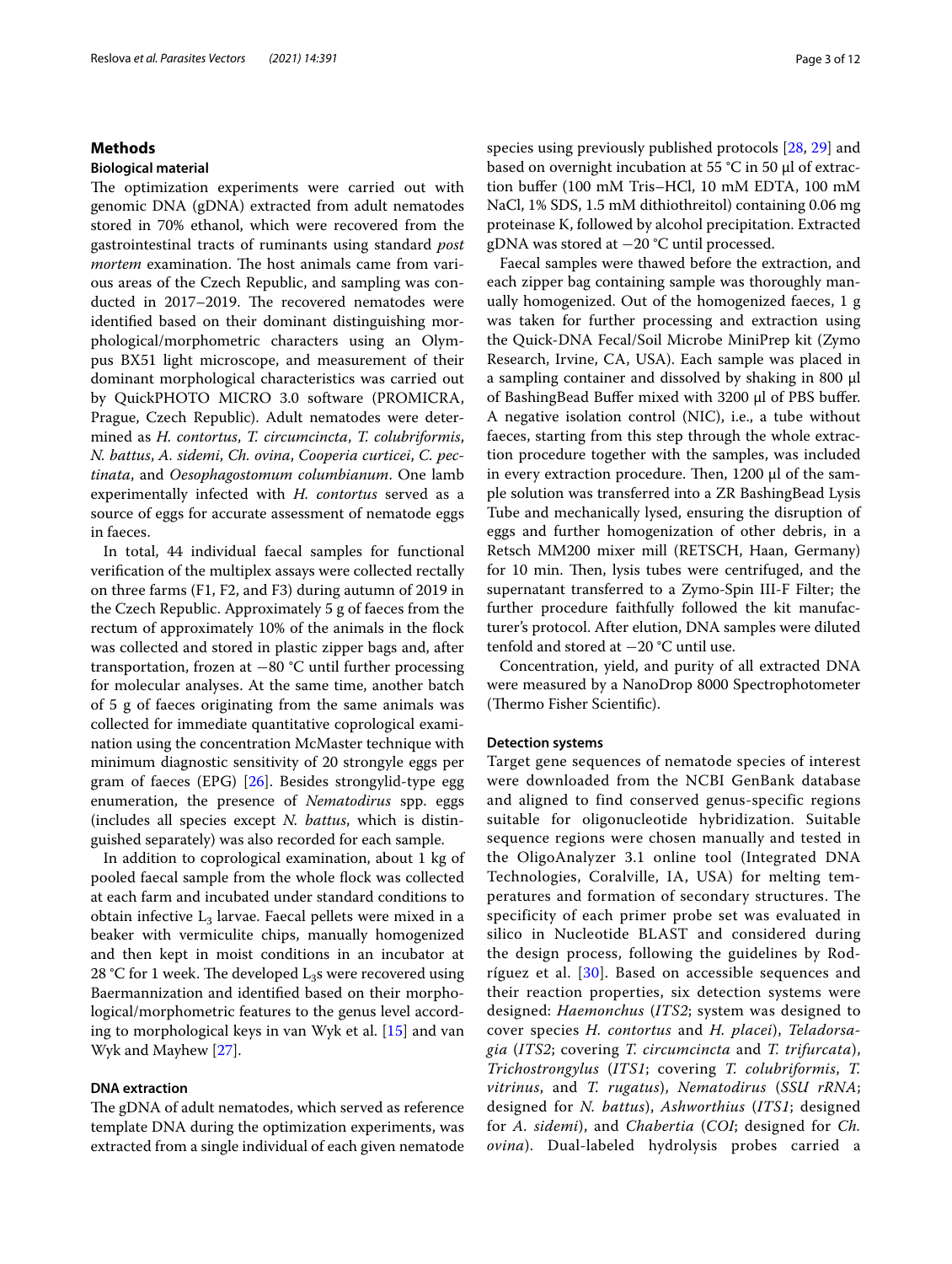reporter dye (FAM, HEX, TxRd, or Cy5) at the 5′ end and a compatible dark quencher at the 3′ end. Primers and probes (Additional file [1:](#page-10-10) Table S1) purified by high-performance liquid chromatography (HPLC) were purchased from Sigma-Aldrich.

The experimental evidence of the unique specificity for each target was validated for each designed detection system by testing homologous and heterologous combinations of the specific set of primers and probes with equimolar amounts of template gDNA  $(1 \text{ ng})$ extracted from adult nematodes (*H. contortus*, *T. circumcincta*, *T. colubriformis*, *N. battus*, *A. sidemi*, and *Ch. ovina*), as well as other closely related species (*C. curticei*, *C. pectinata*, and *O. columbianum*) commonly parasitizing small ruminants. This evidence was then further verified in multiplex form of the reaction mixture (Table [1\)](#page-3-0).

Sensitivity was first tested in separate reactions for each system and was further verified in multiplex and on mixed template DNA. Serial tenfold dilutions (10 ng to 10 fg per μl) of stock solutions of gDNA of adult nematodes were used for the tests; similarly, in the case of an experiment with the DNA mixtures, template DNA of three targets was pooled (with respect to a certain multiplex assay) and diluted in the same manner. To determine whether a non-competitive environmental DNA could interfere with the assay, 10 µg of an excess DNA from fish sperm (SERVA, Heidelberg, Germany) was added to the samples prior to testing.

## **Real‑time PCR standard curve and internal control**

A plasmid DNA construct serving as a positive control in the reaction was prepared based on the *ITS2* sequence of *H. contortus*. The same amplified sequence as targeted in the relevant multiplex assay by specifc primers to *H. contortus* was cloned via CloneJET (Thermo Fisher Scientifc, Waltham, MA, USA) into vector pJET1.2/blunt and transformed into DH10B-competent *E. coli* cells. The plasmid was purified with the NucleoBond Xtra kit (Macherey–Nagel, Düren, Germany), and its DNA concentration determined by NanoDrop. The plasmid construct was sequenced to confrm the proper insertion of the intended sequence. The copy number was calculated using the formula: copies/ $\mu$ l = X ng \* 6.022 × 10<sup>23</sup> molecules/mole /  $[(N * 660 \text{ g/mole}) * 1 \times 10^9 \text{ ng/g}],$  where X is the concentration of the plasmid [ng/μl] and *N* is the length of the dsDNA [plasmid with insert]. The calculated copy number was used for preparation of the plasmid stock solution  $1 \times 10^{10}$  (34.1 ng/µl) in 50 µg/ml of carrier DNA from fsh sperm, and the standard curve was generated by serial dilutions of the plasmid stock to give  $5 \times 10^7$ ,  $1 \times 10^7$ ,  $5 \times 10^6$ ,  $1 \times 10^6$ ,  $5 \times 10^5$ ,  $1 \times 10^5$ ,  $5 \times 10^4$ , and  $1 \times 10^4$  copies per microlitre. This series was analysed in duplicate by real-time PCR using a Multiplex1 (M1) assay in three replications (three separate plates) to test the efficacy and reproducibility of the reaction. To relate the technical calibration curves of plasmid control to the number of eggs in sheep faeces, we spiked 5 g of parasite-naïve (trichostrongyle egg-free) sheep faeces with a given number of *H. contortus* eggs. Two independently

| DNA template                     | Detection system |              |                  |                    |             |           |  |  |
|----------------------------------|------------------|--------------|------------------|--------------------|-------------|-----------|--|--|
|                                  | Multiplex1       |              |                  | Multiplex2         |             |           |  |  |
|                                  | Haemonchus       | Teladorsagia | Trichostrongylus | <b>Nematodirus</b> | Ashworthius | Chabertia |  |  |
| Haemonchus contortus             | 23.51            | nd           | nd               | nd                 | nd          | nd        |  |  |
| Teladorsagia circumcincta        | nd               | 25.54        | nd               | 34.73 <sup>a</sup> | nd          | nd        |  |  |
| Trichostrongylus colubriformis   | nd               | nd           | 24.05            | nd                 | nd          | nd        |  |  |
| Nematodirus battus               | nd               | nd           | nd               | 26.23              | nd          | nd        |  |  |
| Ashworthius sidemi               | nd               | nd           | nd               | nd                 | 27.07       | nd        |  |  |
| Chabertia ovina                  | nd               | nd           | nd               | nd                 | nd          | 25.18     |  |  |
| Cooperia curticei                | nd               | nd           | nd               | nd                 | nd          | nd        |  |  |
| Cooperia pectinata               | nd               | nd           | nd               | nd                 | nd          | nd        |  |  |
| Oesophagostomum columbi-<br>anum | nd               | nd           | nd               | nd                 | nd          | nd        |  |  |

<span id="page-3-0"></span>**Table 1** Specificity of multiplex assays evaluated with gDNA of adult nematodes, expressed by Cq values

a Cq value that corresponds to nonspecifc amplifcation. *Abbreviation*: nd, no DNA was amplifed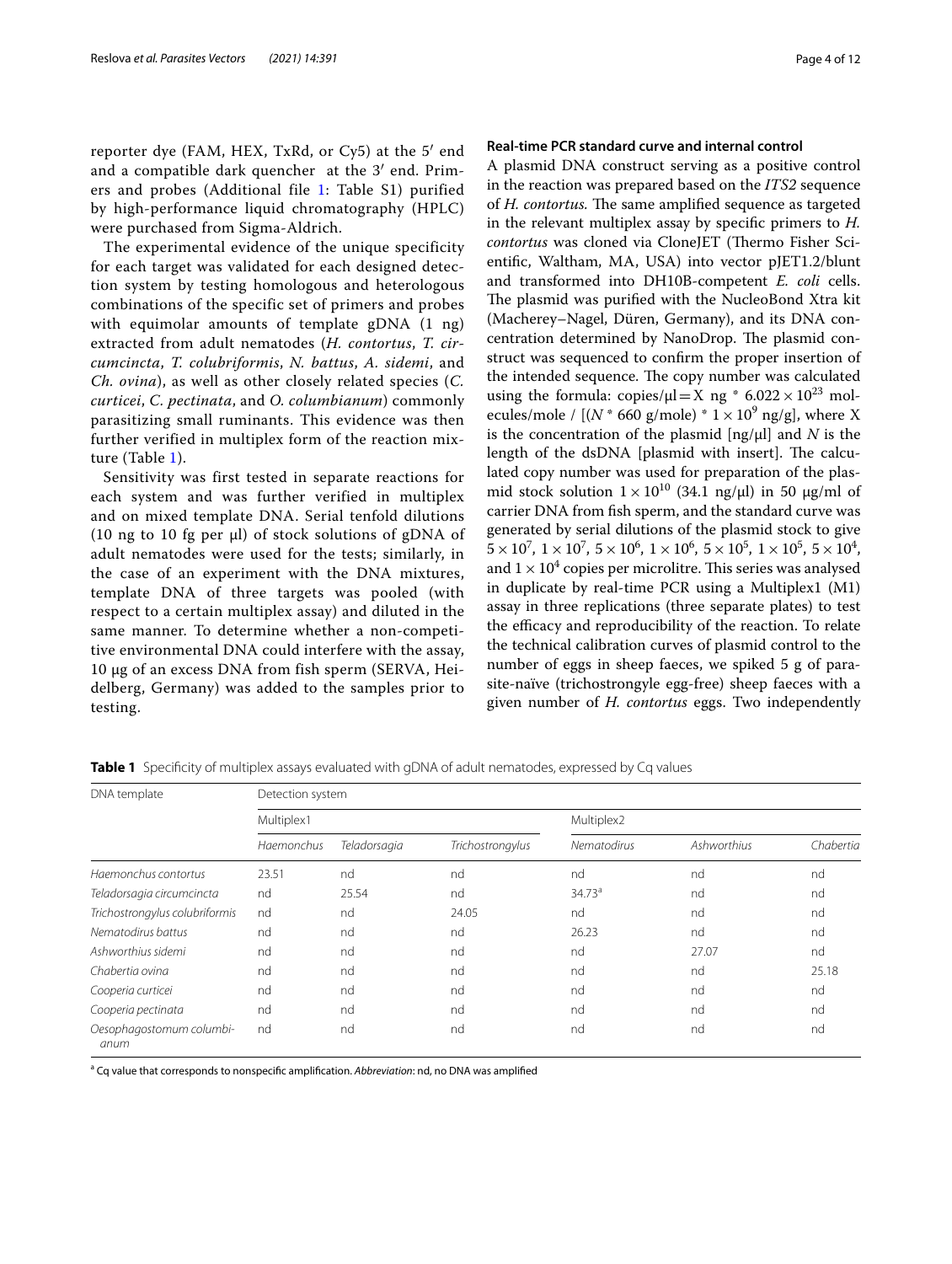diluted faecal concentration series ranging from 7500 to 1 EPG were processed following the DNA extraction for faecal samples described above. We analysed the samples in duplicates and in three replications using M1 assay simultaneously with plasmid control.

The sequence of the internal amplification control  $(IAC)$  was created by Mikel et al.  $[31]$  $[31]$  from ancient mitochondrial DNA sequences of two extinct species and synthesized de novo (Sigma-Aldrich, St. Louis, MO, USA). This non-competitive synthetic sequence was cloned into a plasmid, purifed and diluted using the same protocol as with *H. contortus* plasmid control. The reaction premix of both multiplex assays then contained IAC specifc primers, hydrolysis probe (Additional fle [1](#page-10-10): Table S1), and plasmid serving as its template to diferentiate between truly negative and false-negative (inhibited) samples [\[32](#page-11-18)].

#### **Real‑time PCR reactions and data analysis**

All experiments were based on two four-plex realtime PCR assays using TaqMan technology, where M1 consisted of detection systems *Haemonchus*, *Teladorsagia* and *Trichostrongylus*, and Multiplex2 (M2) combined detection systems *Nematodirus*, *Ashworthius* and *Chabertia;* the detection system for IAC was identical in both multiplex assays. The conditions of multiplex assays were altered systematically until the optimal primer and probe concentrations, concentration of IAC and cycling conditions were determined. The composition of optimized reaction mixture in a final volume of 20 μl contained: 1X Luna Universal Probe qPCR Master Mix (New England Biolabs, Ipswich, MA, USA), 250 nM of each of the eight primers, 100 nM of FAM, TxRd and Cy5 probes and 200 nM of HEX probe, 0.4 U of Antarctic Thermolabile UDG (New England Biolabs),  $1 \times 10^4$  copies of IAC plasmid and 5 μl template DNA. All samples were run in duplicates on a CFX96 Touch Real-Time PCR Detection System (Bio-Rad Laboratories, Hercules, CA, USA) using 96-well PCR plates under the following conditions: incubation step at  $25$  °C for 10 min (carryover prevention), initial denaturation at 95 °C for 2 min followed by 40 cycles of 95 °C for 15 s and 57 °C for 45 s, and a fnal cooling step of 40 °C for 30 s.

Plasmid standard, no-template control (NTC), and NICs (in the case of real sample analysis) were included on each analysed plate, while IAC was incorporated in every sample, inclusive of controls. The raw data were analysed using the Bio-Rad CFX Manager 3.0 (Bio-Rad Laboratories). The quantification cycle  $(Cq)$  values of the samples were read after adjustment of the relative fuorescence units (RFU) threshold line to 140 for FAM, 120 for HEX and 210 for TxRd channel. The sample was considered to be positive only when both replicates provided a positive result and conversely, the sample was considered to be negative only when both replicates gave a negative result, but the IAC gave a positive signal; if this condition was not met, the real-time PCR and/or the DNA extraction was repeated.

## **Results**

## **Optimizations**

In the specifcity tests, no nematode DNAs other than those targeted were amplifed and, in all samples, there was a clear signal for the IAC. The only exception was found in the detection system for *Nematodirus* where 1 ng of *T. circumcincta* DNA was non-specifcally amplified with  $Cq$  34.73 (Table [1](#page-3-0)). However, this was not observed in the testing of real samples, even though fuorescent signal for *Teladorsagia* has been reported frequently.

The limit of detection (LOD) was the same or better when the mixed samples were run in multiplex mode than when single template DNA was run in either in singleplex and multiplex (see Additional fle [2:](#page-10-11) Tables S2– S3). The LOD of detection systems in multiplex assays was determined to be at least 500 fg of target DNA with the exception of the *Ashworthius* system, where the LOD was 5 pg (Table [2\)](#page-5-0). An addition of non-competitive excess DNA from fsh sperm had no impact on assay performance.

#### **Efficacy and reproducibility**

Based on the median values of *H. contortus ITS2* plas-mid standard calibration curve (Fig. [1\)](#page-5-1), the PCR efficiency was established to be 99.6%, correlation coefficient 0.9997, slope −3.3308 and *y* intercept 40.074. The standard deviation (SD) of the Cq values within the plasmid DNA replicates between plates was  $< 0.11$  and the coefficient of variation  $(CV) < 0.8\%$  (Table [3\)](#page-5-2).

#### **Semi‑quantitative data evaluation**

Based on median values of faecal series calibration curve (Fig.  $2a$ ) the PCR efficiency was established to be 83.4%, correlation coefficient 0.9869, slope −3.7974 and *y* intercept 32.181. The SD of the replicates between plates  $was < 0.59$  and  $CV < 2.1\%$ .

The Cq values of faecal concentration series ranging from 7500 to 1 EPG were correlated with the corresponding values of *H. contortus ITS2* plasmid standard copies, enabling a semi-quantitative estimation (Fig. [2](#page-6-0)b) of the number of eggs in unknown samples.

Since not all GIN detection systems use the same target marker gene, "correction factors" were calculated to overcome their diferent representation in the respective genome (an issue for all *ITS* sequences [[13\]](#page-11-2)). Equimolar mixed gDNAs of adult nematodes were tested repeatedly, identifying slight biases in performance between the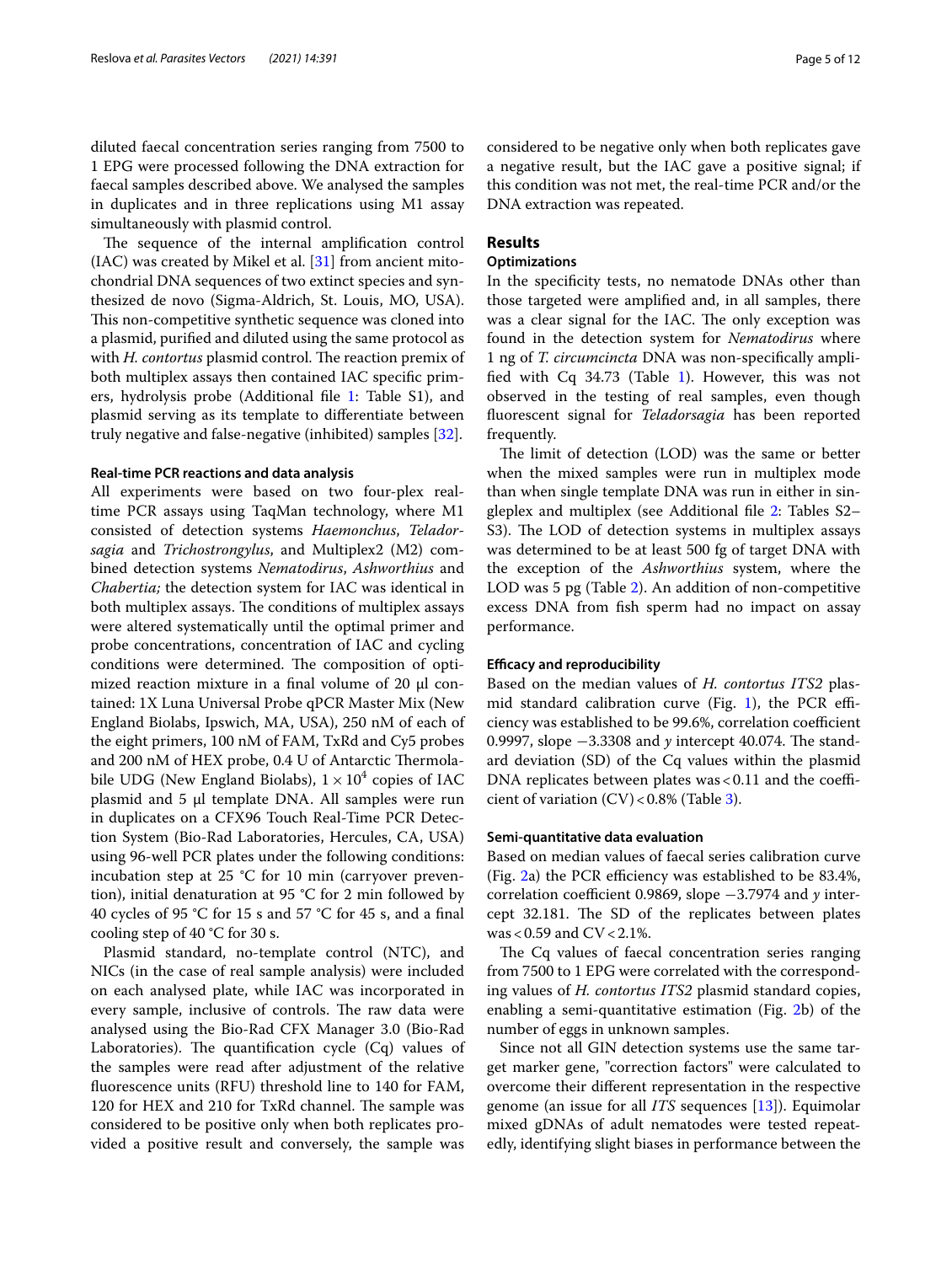| Mixed template<br><b>DNA</b> | Detection system  |              |                  |             |             |           |  |  |
|------------------------------|-------------------|--------------|------------------|-------------|-------------|-----------|--|--|
|                              | Multiplex1        |              |                  | Multiplex2  |             |           |  |  |
|                              | <b>Haemonchus</b> | Teladorsagia | Trichostrongylus | Nematodirus | Ashworthius | Chabertia |  |  |
| 50 ng                        | 16.54             | 17.29        | 17.54            | 18.79       | 18.82       | 16.23     |  |  |
| 5 <sub>ng</sub>              | 19.82             | 20.50        | 21.05            | 22.34       | 22.26       | 19.80     |  |  |
| 500 pg                       | 23.70             | 24.32        | 24.67            | 26.31       | 25.86       | 23.42     |  |  |
| 50 <sub>pq</sub>             | 27.35             | 27.96        | 28.16            | 30.01       | 29.48       | 26.91     |  |  |
| 5 pg                         | 31.10             | 32.18        | 31.60            | 34.06       | 34.61       | 30.11     |  |  |
| 500 fg                       | 34.74             | 35.90        | 35.23            | 38.41       | nd          | 33.54     |  |  |
| 50 <sub>q</sub>              | nd                | nd           | nd               | nd          | nd          | nd        |  |  |

<span id="page-5-0"></span>**Table 2** Evaluation of sensitivity and limit of detection of detection systems in multiplex assays expressed by Cq values

The sensitivity was assessed with equimolar mixtures of gDNAs of adult nematodes (in particular, DNA template for Multiplex1 consisted of *H. contortus*, *T. circumcincta*, and *T. colubriformis*, and Multiplex2 of *N. battus*, *A. sidemi*, and *Ch. ovina*). *Abbreviation:* nd, no DNA was detected



<span id="page-5-2"></span><span id="page-5-1"></span>**Table 3** Repeatability and reproducibility of multiplex real-time PCR reactions

| Plasmid copies per µl | Median $\pm$ SD <sup>a</sup> | CV(% ) |
|-----------------------|------------------------------|--------|
| $5 \times 10^7$       | $14.49 + 0.11$               | 0.8    |
| $1 \times 10^7$       | $16.74 \pm 0.04$             | 0.2    |
| $5 \times 10^{6}$     | $17.78 + 0.05$               | 0.3    |
| $1 \times 10^{6}$     | $20.02 \pm 0.10$             | 0.5    |
| $5 \times 10^{5}$     | $21.12 \pm 0.05$             | 0.2    |
| $1 \times 10^{5}$     | $23.30 \pm 0.10$             | 0.4    |
| $5 \times 10^{4}$     | $24.44 \pm 0.06$             | 0.3    |
| $1 \times 10^{4}$     | $76.84 + 0.08$               | 0.3    |
|                       |                              |        |

<sup>a</sup> Median  $\pm$  standard deviation (SD) and coefficient of variation (CV) of Cq values of three repetitions of *H. contortus ITS2* plasmid standard

diferent molecular targets. Since these biases obtained by comparing Cq values of samples of the same DNA concentration were similar for individual targets in different nematode isolates, replicates, and plate replications, the correction factors were established as follows, taking *H. contortus* as the reference value (1): *T. circumcincta* (0.893; 95% confdence interval [CI]: 0.853–0.934), *T. colubriformis* (0.966; 95% CI: 0.943–0.989), *N. battus* (0.910; 95% CI: 0.889–0.930), *A. sidemi* (0.879; 95% CI: 0.861–0.897), and *Ch. ovina* (0.995; 95% CI: 0.967–1.022).

To enable evaluation, the Cq value of each detected target sequence in the analysed sample was frstly assigned to plasmid copy number counting with the calibration curve of plasmid control on the plate, sample dilution, and respective correction factor. The plasmid copy number was then used to estimate the EPG value of the target, based on the formula for semi-quantitative evaluation (Fig. [2](#page-6-0)b). EPG values of individual targets of the sample were summed to obtain the estimation of overall infection intensity (total EPG), whereas the limit values for interpretation were set to<100 EPG in low infection, 100–1000 EPG medium infection, and>1000 EPG high infection; the same cut-off values were used for evaluation of faecal egg count (FEC) results.

It was found that 1 EPG corresponded to 234 copies of plasmid standard, which was considered a minimum limit for a positive detection in the faecal samples.

## **Functional verifcation of the multiplex assays**

In this study, a total of 44 individual faecal samples from three sheep farms in the Czech Republic were examined using the faecal fotation technique and tested by two four-plex real-time PCR assays to verify the functionality of the designed assays and to evaluate the validity of the proposed semi-quantitative evaluation. Strongylid-type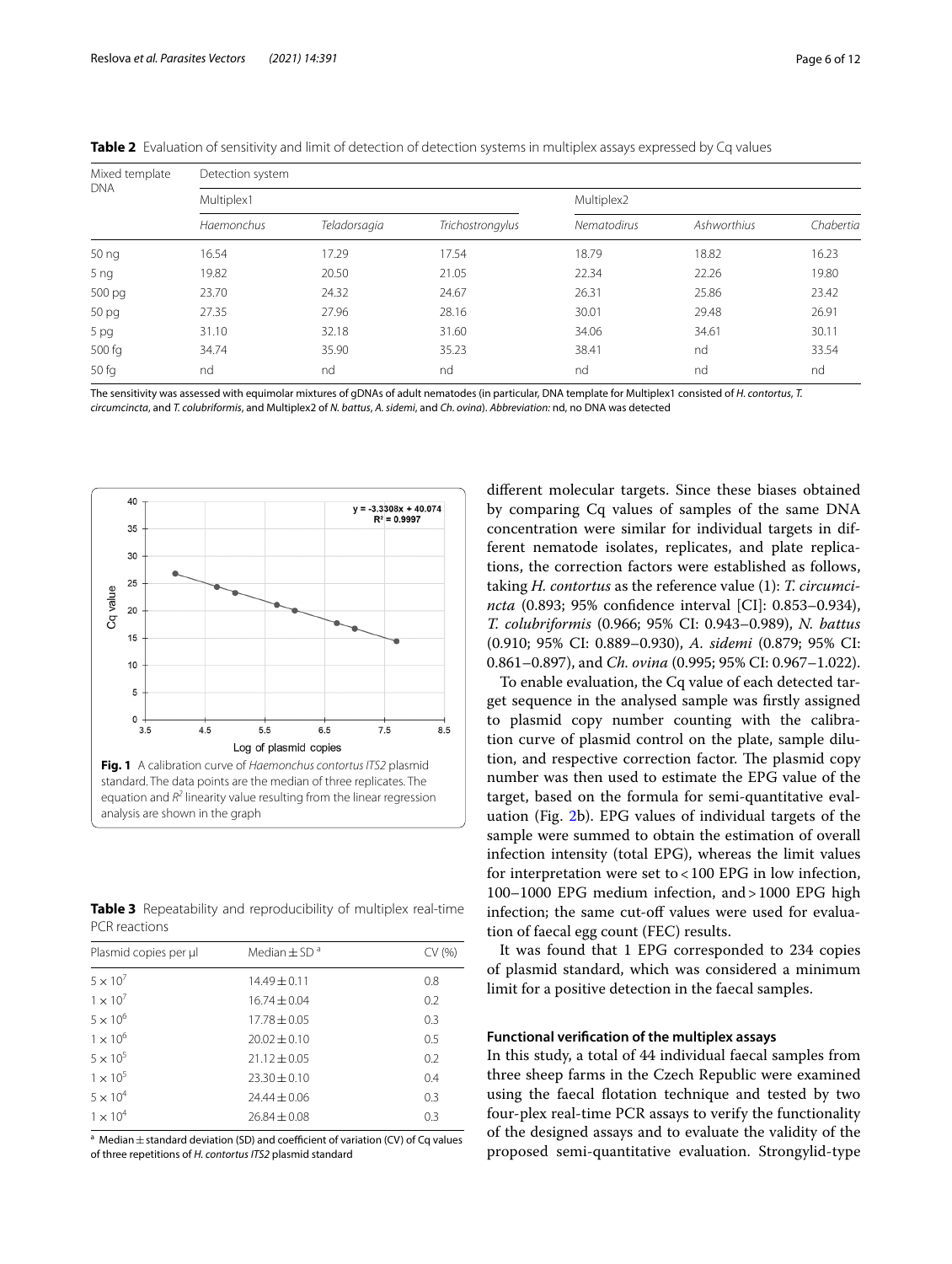

<span id="page-6-0"></span>eggs were detected by the concentration McMaster technique in 40 (90.9%) out of the 44 faecal samples collected on three sheep farms (Table [4](#page-6-1)), with the exception of *Nematodirus* spp., which was found/identifed in only six samples (13.6%). In contrast, strongylid DNA was detected by the multiplex real-time PCR in 43 (97.7%) samples (Table [4](#page-6-1)); the highest percentages of test-positive samples were related to *Haemonchus* (88.6%), followed by *Teladorsagia* (81.8%), *Chabertia* (72.7%) and, to a lesser extent, *Trichostrongylus* (61.4%), whereas both *N. battus* and *A. sidemi* DNA were absent.

In addition, total EPG calculated from Cq value and the relative proportions of the diferent nematodes in each sample were compared with the FEC from the faecal samples of the same individuals determined by the concentration McMaster technique (Additional fle [3](#page-10-12): Table S4). There was fair agreement in the evaluation of the infection severity between results obtained by these two techniques/methods when based on total EPG (weighted kappa  $0.315 \pm 0.107$ ) and moderate agreement

when based on the results of the most pathogenic genus, *Haemonchus* (weighted kappa 0.478±0.109). Only one sample (No. 21) tested negative for all screened targets by both techniques, although having positive IAC indicated that faecal inhibitors were not responsible for the negative results in multiplex real-time PCR. Three samples (No. 25, 31 and 34) tested negative by coprological examination but positive in multiplex assay, whereas samples No. 31 and 34 were evaluated as severe infections. Mixed infections were observed in 100.0% of positively tested samples with at least two trichostrongyle representatives detected.

To further compare coproscopy to molecular approach, LC prepared from the pooled flock samples were included. GIN composition on farms based on morphological identification of  $L_3$  was evaluated as follows: at F1 were diferentiated in 73.0% as *Haemonchus*, 10.0% *Teladorsagia*, 8.0% *Trichostrongylus*, and 9.0% *Chabertia*; F2 was in 41.0% *Haemonchus*, 22.0% *Teladorsagia*, 17.0% *Trichostrongylus*, and 20.0% *Chabertia*; and fnally, at F3

<span id="page-6-1"></span>**Table 4** Functional verifcation of the multiplex assays based on analysis of 44 faecal samples

| No. of samples<br>tested | No. of samples test-positive by the faecal<br>flotation technique |                          |                     | No. of samples test-positive by multiplex real-time PCR |            |            |                                                    |  |                          |
|--------------------------|-------------------------------------------------------------------|--------------------------|---------------------|---------------------------------------------------------|------------|------------|----------------------------------------------------|--|--------------------------|
|                          | Total                                                             | Strongylid-<br>type eggs | Nematodirus<br>spp. | Total                                                   |            |            | Haemonchus Teladorsagia Trichostrongylus Chabertia |  | Mixed<br>infections      |
| 44 (100.0%)              |                                                                   | 40 (90.9%) 40 (90.9%)    | $6^a(13.6%)$        | 43 (97.7%)                                              | 39 (88.6%) | 36 (81.8%) | 27 (61.4%)                                         |  | 32 (72.7%) 43/44 (97.7%) |

Each sample was subjected to quantitative coprological examination using the concentration McMaster technique for enumeration of strongylid-type eggs and eggs of *Nematodirus* spp. (includes all species except *N. battus*). After DNA extraction, multiplex real-time PCR analysis was performed, targeting within two assays Haemonchus (H. contortus, H. placei), Teladorsagia (T. circumcincta, T. trifurcata), Trichostrongylus (T. colubriformis, T. vitrinus, and T. rugatus), and Chabertia (Ch. ovina). *Nematodirus* (*N. battus*) and *Ashworthius* (*A. sidemi*) DNA was not detected

a *N. battus* was described in one sample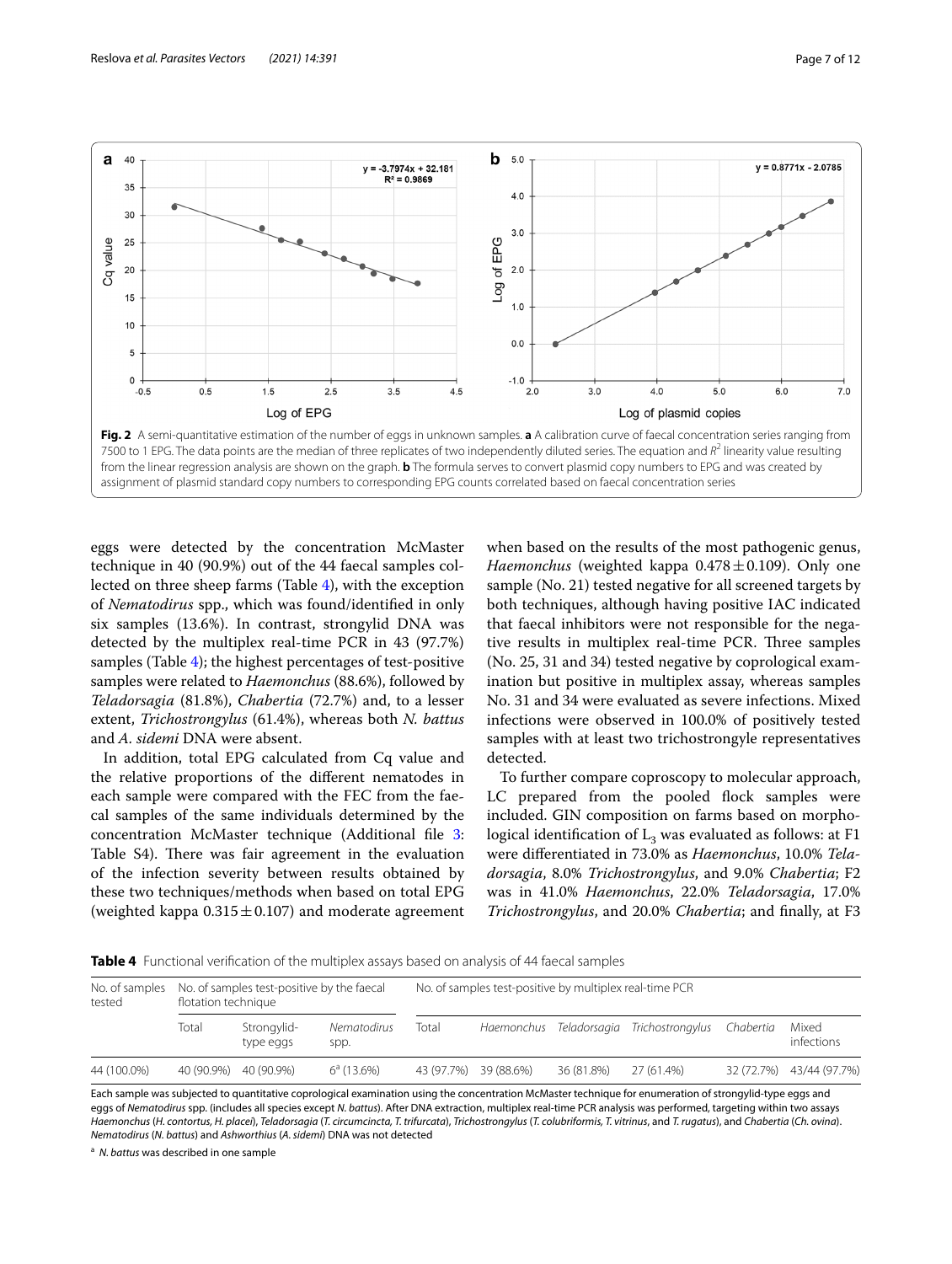was identifed in 48.0% *Haemonchus*, 18.0% *Teladorsagia*, and 34.0% *Trichostrongylus*.

#### **Discussion**

PGE in ruminants is usually caused by a mixture of GINs occurring simultaneously  $[3, 33]$  $[3, 33]$  $[3, 33]$  $[3, 33]$ . Therefore, the potential implications for studying these parasites (population biology, epidemiology, treatment efficacy, etc.) offered by quantitative and multiplex PCR assays seem highly valuable. Apart from the order of magnitude higher price of molecular methods compared to traditional coproscopy, the advantages are manifold. The most valuable is time savings and precision of identifcation while maintaining simultaneous detection of multiple parasites present in a sample (use of three diferent dyes for the six targets means that only one third of the number of reactions must be performed to diagnose all six GINs), high-throughput capacity, wide dynamic range, and avoidance of inaccuracies related to end-point analysis. High-throughput sequencing devices are being increasingly applied to the challenge of GIN identifcation [[34](#page-11-20)] and complex nematode community studies  $[35-37]$  $[35-37]$ . This 'nemabiome'-type technology is still relatively expensive and requires expertise and complicated bioinformatic analysis, so is still the preserve of specialist laboratories. In contrast, real-time PCR technology is very widespread today and has become common equipment of larger laboratories, allowing diagnostic procedures based on these platforms to be used relatively routinely. This fact, together with time and laboratory simplicity, ensures immediate results without bioinformatic pipelines, bringing our present multiplex real-time PCR assays for specifc detection and semi-quantitative evaluation of the most prevalent GIN infections directly from faeces of domestic livestock closer to the wider scientifc community, and in the future could represent a golden mean in terms of costs and outputs.

Roeber et al. [[17\]](#page-11-6) developed an automated multiplexedtandem PCR (MT-PCR), with properties very similar to our approach, with the exception that the individual species real-time components are carried out in parallel, in separate reactions, rather than simultaneously. The platform, targeting *ITS2* regions of six GINs (*Haemonchus* spp., *T. circumcincta*, *Trichostrongylus* spp., *Oesophagostomum* spp., *Ch. ovina*, and *C. curticei*), was validated for European applications [\[22](#page-11-8)] and showed promise for routine use in practice. Although they tested direct extraction of DNA out of 0.25 g of faeces using the PowerSoil DNA purifcation kit (MoBio) as one of the possible methods in the MT-PCR study [[17](#page-11-6)], the results showed decreased detection sensitivity, which led to the decision for the continued use of previously extracted eggs/ $L_3$ larvae only. In comparison, we see the advantage of our approach in needing no additional equipment, such as handling robot devices, and in the usage of faecal samples directly for DNA extraction. The utilization of pre-extraction steps focused on proper homogenization and sample dissolution and the usage of specialized kit with unique fltration technologies efectively removing PCR inhibitors improved the extraction process and overcame this issue in the case of our study. These provisions ensured higher sample input, increased diagnostic sensitivity, and reduced the overall turnaround time. This was demonstrated by detecting samples false-negative by FEC (possibly in a prepatent stage of infection) and by the absence of PCR inhibition evidenced by IAC amplifcation.

The parasites for which the multiplex real-time PCR assays are described in this study represent, apart from A. sidemi, the most important GIN of sheep. The oligonucleotides designed for this study show sequence identity with the currently available NCBI GenBank database gene sequences of individual targets (data not shown). Therefore, even though we did not investigate the specific detection of further targeted species of the same genera (namely *H. placei*, *T. trifurcata*, *T. vitrinus*, and *T. rugatus*) due to the unavailability of DNA material, it can be assumed that the respective probes will detect even these closely related species for which the present detection systems were intended [[14](#page-11-3)].

*Ashworthius* detection was included in the presented multiplex assay for the following reasons. This hematophagous abomasal nematode is phylogenetically related and morphologically/morphometrically almost indistinguishable in immature stages from *H. contortus*, and poses a threat of becoming one of the most widespread pathogenic GINs of autochthonous European ruminants  $[29]$  $[29]$ . This invasive parasite, originally endemic in Asian deer, was probably introduced to Europe by sika deer in the late nineteenth and early twentieth century, and since then it has successfully spread among new hosts (such as red deer, roe deer, fallow deer, or moose) and is highly pathogenic in some, such as European bison [ $38$ ]. The susceptibility of domestic sheep to ashworthiosis has so far only been confrmed experimentally [\[39](#page-11-24)], whereas the frst cases of natural infection in cattle were recorded in Poland by Moskwa et al. [\[40\]](#page-11-25). Thus, horizontal transmission of this parasite from wild ruminants to domestic livestock is probably just a matter of time in all regions where these hosts share the same pastures. Therefore, having access to a reliable diagnostic tool that can detect *A. sidemi* in livestock was the main purpose of including this parasite in our multiplex assay.

Detection systems for members in the genus *Nematodirus* are typically not included in similar studies devoted to strongyle nematodes of livestock due to their distinguishability based on the eggs, which are much larger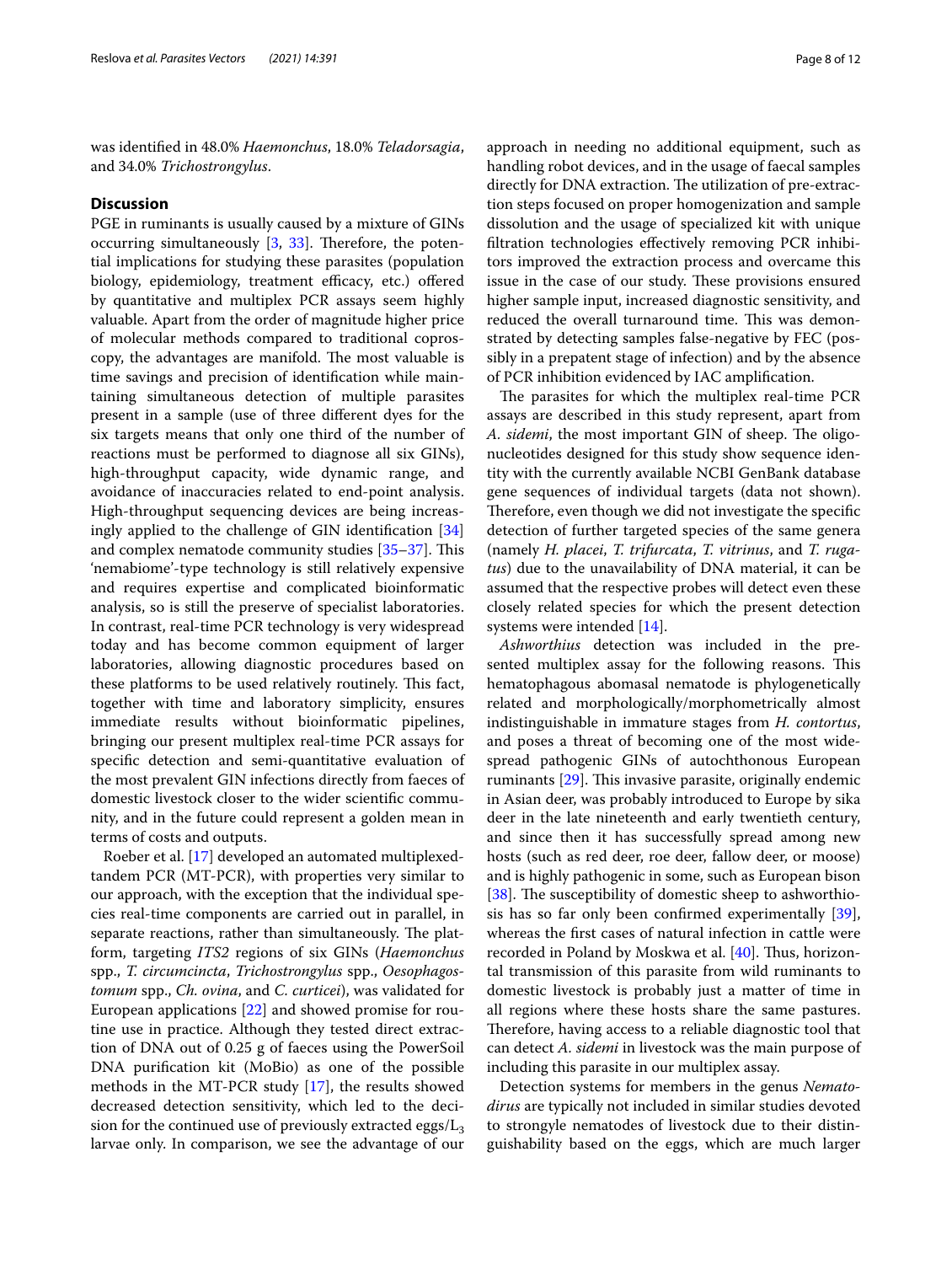and contain distinctive dark cells. However, *N. battus* is an especially important pathogen in temperate climates, causing signifcant health problems in grazing lambs in spring. For this reason, we decided to include this species in the multiplex analysis of DNA extracted directly from sheep faeces, which could be used as an alternative tool to coproscopy. During the assay specifcity tests, we noticed a weaker non-specifc amplifcation of *T. circumcincta* DNA (Table [1](#page-3-0)) with the *Nematodirus* system. However, this phenomenon was not recorded during tests on faecal samples, even in those with a high EPG in the *Teladorsagia* system (Additional file [3](#page-10-12): Table S4). This anomaly could either be caused by the presence of *Teladorsagia* species other than *T. circumcincta*, to which the *N. battus* probe did not bind due to sequence variations, or more likely due to the presence of an excess amount of non-specifc DNAs in a complex sample, such as faeces, that might block non-specifc hybridization during the PCR reaction the same way as sheared DNAs [[32,](#page-11-18) [41](#page-11-26), [42\]](#page-11-27); such enhancement of specifcity has previously been demonstrated by the usage of competing primers [[43\]](#page-11-28) or the presence of tRNA [\[44](#page-11-29)]. In the present study, *Nematodirus* spp. were detected only in six faecal samples out of 44 examined by the concentration McMaster technique (Table [4](#page-6-1)). In fve of these samples (No. 32, 41–44) the *Nematodirus* spp. eggs were identifed, while in one (No. 8), *N. battus* was also present but only judged on a single egg. Sample No. 8 was re-extracted and tested repeatedly by multiplex real-time PCR but always with negative results. This could be as a result of the misidentifcation of *Nematodirus* species based on a single egg (since species other than *N. battus* would not be detected by our assay, e.g., *N. flicollis*, *N. helvetianus*), or sampling error (no eggs were present in the faecal sample used for molecular analysis), or because the amount of DNA was below the LOD for this system. The use and suitability of this detection system need to be further evaluated during a broader study on feld samples from sheep focks.

The LOD determined by assay sensitivity tests on adult nematodes gDNAs (Table [2\)](#page-5-0) cover the range of 0.5–5 pg, which equates to a proportion of gDNA extracted from a single egg  $[11]$  $[11]$ . These results are consistent with previous studies based on other singleplex [[11](#page-11-0), [21\]](#page-11-30) and multiplex real-time PCR assays [\[25](#page-11-11)]. To refne the data interpretation for faecal samples, the limit of 1 EPG corresponding to 234 plasmid copies was established. In the present study, this corresponded to Cq 35.51 in *Haemonchus*, Cq 39.75 in *Teladorsagia*, Cq 36.77 in *Trichostrongylus*, Cq 39.03 in *Nematodirus*, Cq 40.00 in *Ashworthius*, and Cq 35.70 in *Chabertia* detection systems, which were all derived from the median values of a plasmid standard.

Based on IAC, which was amplifed in all samples, there was no evidence of inhibition in the PCR following the column extraction of gDNA directly from faeces. Due to recent improvements in commercial faecal extraction kits towards purifcation of the sample suitable for downstream molecular-based applications, faecal inhibitors themselves are no longer the biggest concern. Harmon et al. [\[18\]](#page-11-7) pointed out that the factor causing the majority of the variance in Cq values between samples containing the same numbers of eggs is partly attributable to the DNA extraction procedure, when the variation seen from amplifed egg DNA exceeded that obtained with plasmids. They also suggested that these variances are corrected in multiplex reactions where intra-sample comparisons are made for each trichostrongyle target [[18\]](#page-11-7). Similarly to Avramenko et al. [\[36](#page-11-31)], we calculated genus-specifc correction factors to eliminate any sequence representation bias (which could be given for example by the diferent target sequence features or their copy number in respective genomes). Still, the limit values 0.879–1.0 of their range points to the minimal efect of these parameters on resulting values.

Bott et al. [\[11](#page-11-0)] used a microscopic McMaster approach combined with molecular real-time PCR followed by melting curve analysis optimized for extracted eggs, and suggested that such a platform can be used for the semi-quantitation of target DNAs and infection intensity evaluation based on Cq values of individual targets. The reason for this consideration was that semi-quantitative evaluation together with knowledge of species/genus composition is more valuable than absolute quantifcation, given that the intensity of nematode infection does not have to refect the number of eggs excreted per gram of faeces; the exception to this are nematodes with high biotic potential (e.g., *H. contortus* and Oesophagostominae) [\[11](#page-11-0)]. Based on this knowledge and experience, we conclude that a semi-quantitative enumeration of diferent GIN eggs in faeces based just on *ITS2 H. contortus* plasmid control is feasible by our multiplex real-time PCR assays. The results of individual faecal samples (Additional fle [3:](#page-10-12) Table S4) and their comparison to FEC suggests, with the moderate agreement in the evaluation of the infection severity, that genus *Haemonchus* is confrmed as the most pathogenic GIN in sheep [[45](#page-11-32)], being widespread and highly prolifc, the trigger point for diagnostic evaluation and the selection of follow-up measures, at least under European conditions. Knowledge of the representation of other species in the sample adds further diagnostic value and may infuence the choice of subsequent control and treatment procedures; these may then difer from those determined just on the basis of FEC results. Testing of the 44 individual faecal samples revealed three samples where the presence of nematodes remained undetected by the coproscopy, but this negativity turned out to be false by multiplex real-time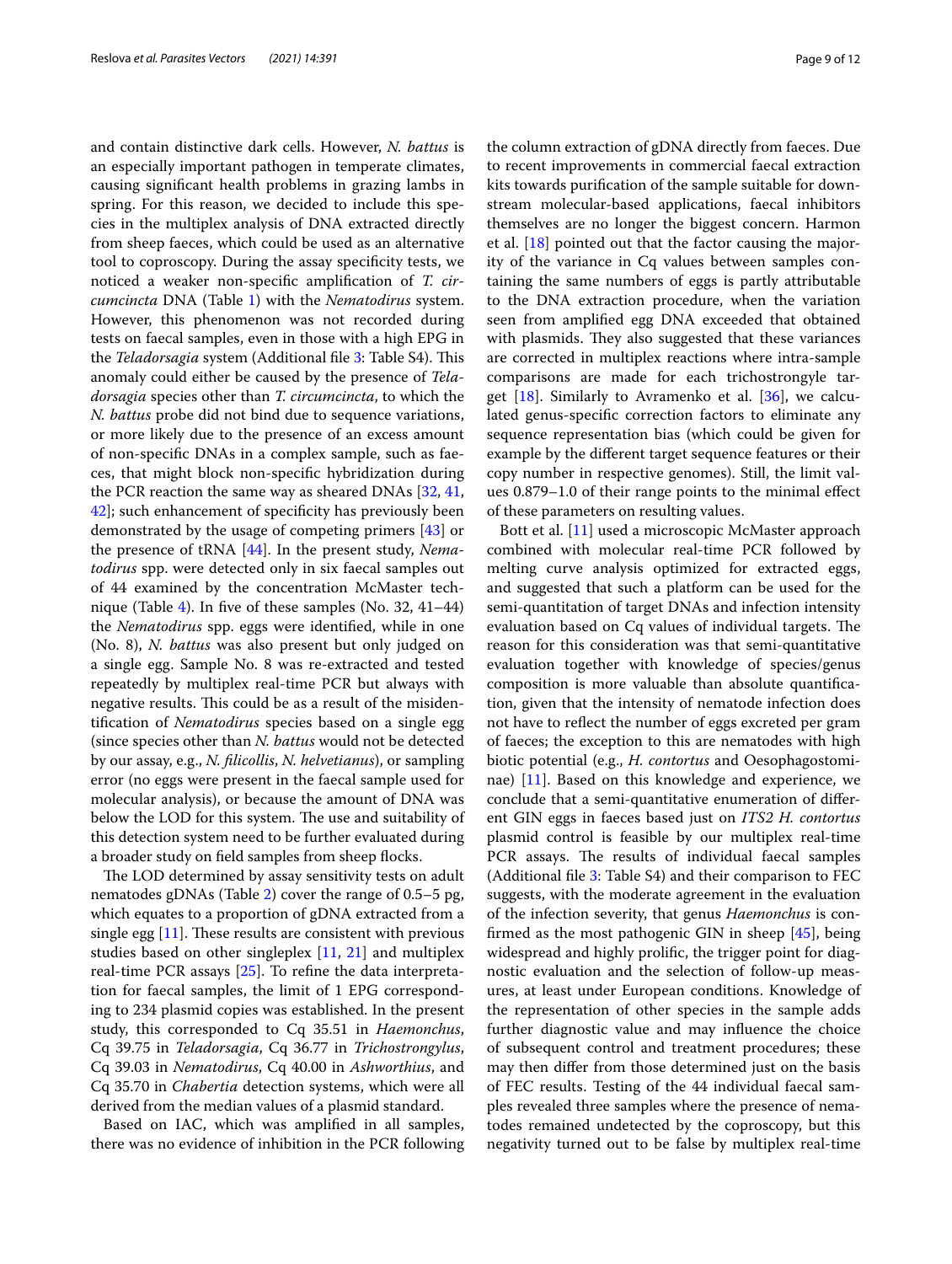PCR. However, this was not noted the other way around, i.e., there were no samples positive in FEC which would test negative by molecular analysis. This indicates that the molecular approach is more sensitive for the detection of eggs directly from faeces than the concentration McMaster technique, where one egg equates to 20 EPG. These observations are basically in agreement with earlier results by Sweeny et al. [\[16](#page-11-5)]. Nematode composition based on LC proportionally agreed with that resulting from multiplex assays; however, a slight bias can be observed in the example of F1, where *Trichostrongylus* DNA was not detected but microscopically determined at 8.0% according to LC results. Since *Teladorsagia* was the second most abundant genus on this farm, this indicates a confusion of *Trichostrongylus* and *Teladorsagia* larvae during microscopical identification of  $L_3$ . Usually these two genera are grouped together even with an experienced observer  $[27]$ . The high sensitivity of the present multiplex real-time PCR and the use of an individual animal testing approach, preventing bias of the result due to animals with aggregated parasites, are the required features for reliable GIN diagnostics.

Although emphasis must be placed on proper homogenization and mechanical cell disruption of the faeces, there are several advantages of using multiplex real-time PCR assays compared to LC. The most noticeable advantage is the signifcant shortening in number of steps included in the procedure, resulting in an overall reduction in procedure duration from 7 days on cultured  $L_3$ [[46\]](#page-11-33), 2 days with  $L_1$  [[14\]](#page-11-3), to only a few hours in the case of the present multiplex assays. Detection of specifc DNA also enables GIN diagnostics on frozen faecal samples, where the vast majority of eggs are distorted or are otherwise damaged, which could result in decreased ability to float.

Another indisputable but little known and underestimated advantage of using biological samples directly is the presence of parasite cell-free DNA (cfDNA). CfDNA is released during disintegration of diferent life stages (cellular apoptosis/necrosis) and active secretion from cells, and its presence (and other parasite components) within the faeces cannot be identified by microscopy [\[47](#page-11-34)]. The detection of cfDNA is being increasingly applied as an efficient biomarker for the accurate diagnosis of parasites occupying tissues and the circulatory system. The presence of extracellular cfDNA helps to overcome problems connected with intermittent egg shedding, and thus greatly increases the sensitivity and accuracy of the semiquantitative diagnostic assay. Its presence can also reveal the prepatent stage or hypobiotic larvae (arrested larval development) [[11\]](#page-11-0), since cfDNA is released by the larvae present in the wall of the gastrointestinal tract. The theory of cfDNA and its potential to increase assay accuracy might be supported by individual faecal sample results that tested negative by microscopical FEC; in the case of sample No. 25, we assume that a low intensity of infection detected by multiplex assay (total  $EPG=44$ ) could adversely afect faecal fotation, which may be subject to a dilution error, but this was presumably not the case in the other two samples. Samples No. 31 and 34 tested negative by faecal fotation but highly positive by multiplex real-time PCR [\[25](#page-11-11)], with rankings of severe infections. In both samples, high levels of *Haemonchus*, *Teladorsagia*, and *Trichostrongylus* were detected. A possible explanation for these results could be a prepatent period of infection with a high representation of developing larval stages. Although less likely scenarios such as some form of hypobiosis or sampling error given, for example, by intermittent egg shedding, cannot be ruled out; the faeces for both tests were collected at the same time of the day, and we reckon that in such a heavy infection at least some eggs would be present anyway.

No molecular approach for specifc DNA detection of GINs in sheep using fresh faeces has yet been implemented in standard diagnostic practice. In our opinion, the two multiplex real-time PCR assays presented in this study may enable reliable evaluation of GIN genus/ species richness within European sheep flocks and thus improve diagnosis of GIN infections in ruminant livestock. This preliminary evidence of the assays' ability to rapidly identify and rank nematodes according to their numerical contribution to observed FEC in mixed infections may also suggest the potential to become a powerful alternative or practical adjunct to conventional faecal egg count reduction tests (FECRT), to enable the rapid inference of which strongyle species or genera are susceptible or resistant to particular anthelmintic drugs [[12](#page-11-1), [16\]](#page-11-5). However, further evaluation and refnements of these assays need to be carried out during further testing on real samples to increase their precision; then they could usefully supplement or replace the conventional coprological techniques for the purpose of routine diagnosis.

## **Conclusions**

Two multiplex real-time PCR assays designed in this study, containing among other things an internal amplifcation control to avoid false-negative results, targeting the main GINs of sheep were successfully tested for detection of *H. contortus*, *T. circumcincta*, *T. colubriformis*, *N. battus*, *Ch. ovina*, and, atypically, *A. sidemi* as an invasive threat to sheep flocks. These assays were optimized to be performed using DNA extracted directly from faeces, and tests of individually collected faecal samples from three farms showed greater sensitivity of molecular screening in comparison to coproscopy. The knowledge of species proportion within the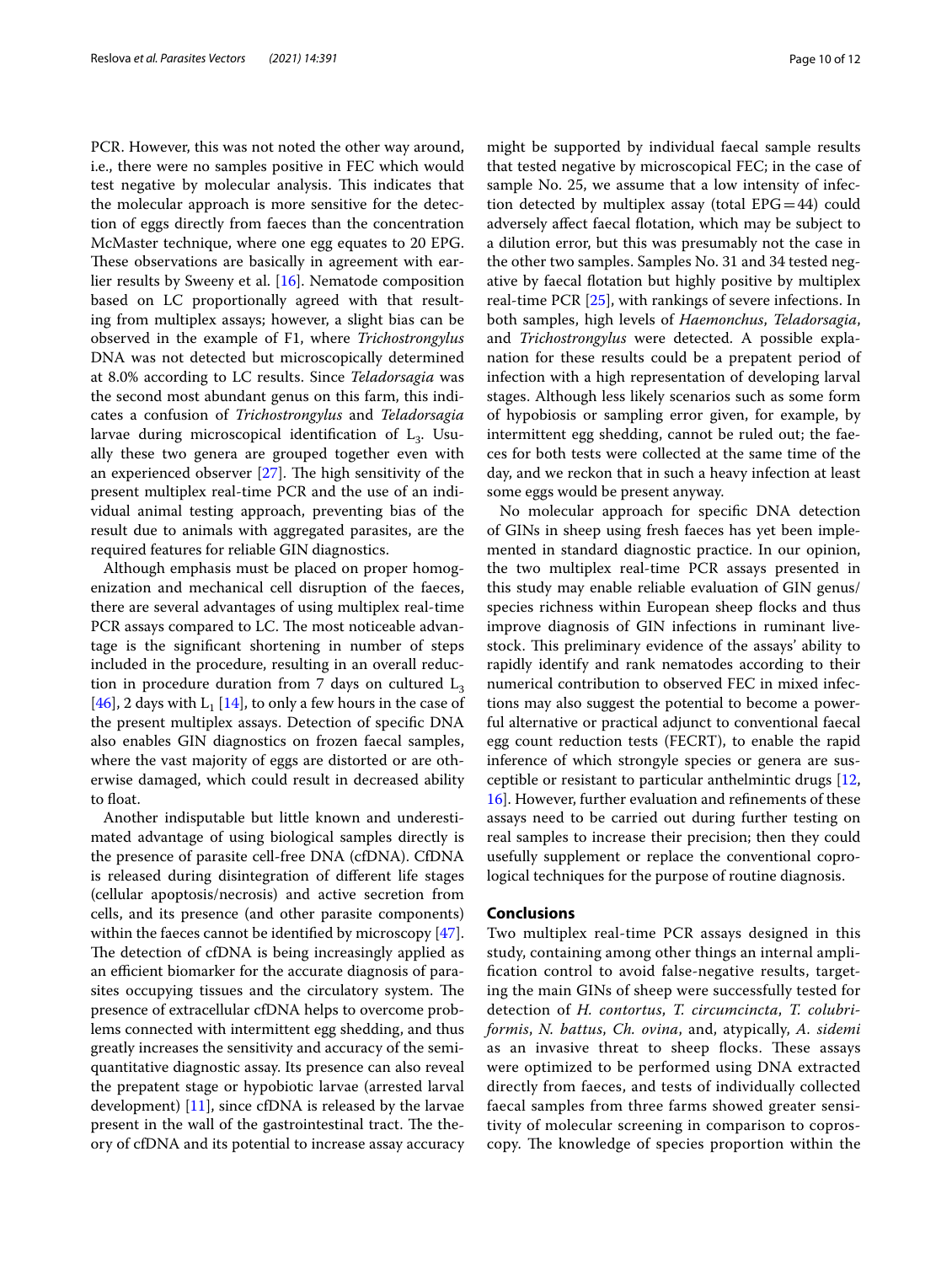sample, together with semi-quantitative evaluation of FEC for each genus/species, adds value to the diagnostic readout and, in our opinion, has the potential to improve current diagnostic approaches. The assays will allow the performance of extensive epidemiological/ demographic studies on the major gastrointestinal parasites of sheep and will also add a high degree of precision to anthelmintic efficacy testing protocols.

#### **Abbreviations**

GIN: Gastrointestinal nematode; FEC: Faecal egg counts; LC: Larval cultures; PGE: Parasitic gastroenteritis; L<sub>3</sub>: Third-stage larvae; *ITS1/2*: Internal transcribed spacers 1, 2; *SSU rRNA*: Small subunit rRNA; *COI*: Cytochrome c oxidase subunit I; gDNA: Genomic DNA; EPG: Eggs per gram of faeces; NIC: Negative isolation control; BHQ: Black hole quencher; M1: Multiplex1; M2: Multiplex2; IAC: Internal amplifcation control; NTC: No-template control; Cq: Quantifcation cycle; RFU: Relative fuorescence units; LOD: Limit of detection; SD: Standard deviation; CV: Coefficient of variation; MT-PCR: Multiplexed-tandem PCR; cfDNA: Cell-free DNA; FECRT: Faecal egg count reduction tests.

## **Supplementary Information**

The online version contains supplementary material available at [https://doi.](https://doi.org/10.1186/s13071-021-04882-4) [org/10.1186/s13071-021-04882-4](https://doi.org/10.1186/s13071-021-04882-4).

<span id="page-10-11"></span><span id="page-10-10"></span>**Additional fle 1: Table S1.** Primers and probes used in two four-plex real-time PCR assays.

**Additional fle 2: Table S2.** Evaluation of sensitivity and limit of detection of detection systems in singleplex tested on single template DNA, expressed by Cq values. **Table S3**. Evaluation of sensitivity and limit of detection of multiplexed detection systems tested on single template DNA, expressed by Cq values.

<span id="page-10-12"></span>**Additional fle 3: Table S4.** Evaluation of infection intensity in 44 faecal samples from three farms (F1, F2, and F3).

#### **Acknowledgements**

The authors are grateful to the sheep farmers for providing samples for this study. This research was performed within the Centre for Infectious Animal Diseases (CINeZ) initiative; experimental animal care was provided with the assistance of the staff of the Demonstration and Experimental Center, Faculty of Agrobiology, Food and Natural Resources, Czech University of Life Sciences Prague.

#### **Authors' contributions**

NR designed the study, designed the detection systems, optimized the multiplex assays, performed molecular work, analysed data, and wrote the manuscript. LS contributed to the molecular work, designed the evaluation system, and consulted on experimental work. IAK performed coprological examinations and larval cultures. JV performed morphometric measurements, secured the biological material, and revised the manuscript. JH and PS consulted on data interpretation and revised the manuscript. MK provided fnancial support, consulted on data interpretation, and revised the manuscript. All authors contributed to the fnal version of the manuscript. All authors read and approved the fnal manuscript.

#### **Funding**

The work was fnancially supported by an INTER-COST project by the Czech Republic Ministry of Education, Youth and Sports (LTC19018). This article is based upon work from the COST Action COMBAR CA16230, supported by COST (European Cooperation in Science and Technology) which facilitated collaboration for this work. The funder had no role in the study design, data collection and analysis, interpretation of data, or drafting of the manuscript.

#### **Availability of data and materials**

All data generated or analysed during this study are included in this published article. The data sets used and/or analysed during the current study are available from the corresponding author on reasonable request.

#### **Declarations**

#### **Ethics approval and consent to participate**

The farmers gave permission to collect faecal samples from animals and provided the gastrointestinal tract of sheep slaughtered for human consumption. The research was approved by the institutional ethics and animal welfare committee of the Czech University of Life Sciences Prague. Handling of animals, collection of faecal samples, and parasitological dissection of sheep gastrointestinal tract were in line with the national legislation of the Czech Republic—Act on the protection of animals against cruelty, Act No 246/1992 Coll. The experimental infection of sheep with *Haemonchus contortus* was approved by both the institutional ethics and animal welfare committee of the Czech University of Life Sciences Prague and The Ministry of Education, Youth and Sports of the Czech Republic (MSMT-5920/2017-2).

#### **Consent for publication**

Not applicable.

#### **Competing interests**

The authors declare that they have no competing interests.

#### **Author details**

<sup>1</sup> Department of Botany and Zoology, Faculty of Science, Masaryk University, Brno, Czech Republic. <sup>2</sup> Department of Zoology and Fisheries, Faculty of Agrobiology, Food and Natural Resources, Czech University of Life Sciences Prague, Prague, Czech Republic. <sup>3</sup> Department of Biomedical Sciences and Veterinary Public Health, Section for Parasitology, Swedish University of Agricultural Sciences, Uppsala, Sweden. <sup>4</sup>Moredun Research Institute, Pentlands Science Park, Edinburgh, UK.

## Received: 4 May 2021 Accepted: 20 July 2021 Published online: 09 August 2021

#### **References**

- <span id="page-10-0"></span>1. Scott I, Sutherland I. Gastrointestinal nematodes of sheep and cattle: biology and control. 1st ed. Hoboken: Wiley-Blackwell; 2009.
- <span id="page-10-1"></span>2. Zajac AM. Gastrointestinal nematodes of small ruminants: life cycle, anthelmintics, and diagnosis. Vet Clin North Am Food Anim Pract. 2006;22:529–41.
- <span id="page-10-2"></span>3. Herd RP. Epidemiology and control of nematodes and cestodes in small ruminants. Northern United States. Vet Clin North Am Food Anim Pract. 1986;2:355–62.
- <span id="page-10-3"></span>4. Kyrianova IA, Kopecky O, Slosarkova S, Vadlejch J. Comparison of internal parasitic fauna in dairy goats at conventional and organic farms in the Czech Republic. Small Ruminant Res. 2019;175:126–32.
- <span id="page-10-4"></span>5. Hoste H, Torres-Acosta JFJ. Non chemical control of helminths in ruminants: adapting solutions for changing worms in a changing world. Vet Parasitol. 2011;180:144–54.
- <span id="page-10-5"></span>6. Kaplan RM. Drug resistance in nematodes of veterinary importance: a status report. Trends Parasitol. 2004;20:477–81.
- <span id="page-10-6"></span>7. Wolstenholme AJ, Fairweather I, Prichard R, von Samson-Himmelstjerna G, Sangster NC. Drug resistance in veterinary helminths. Trends Parasitol. 2004;20:469–76.
- <span id="page-10-7"></span>8. Roeber F, Jex AR, Gasser RB. A real-time PCR assay for the diagnosis of gastrointestinal nematode infections of small ruminants. In: Cunha MV, Inácio J, editors. Veterinary infection biology: molecular diagnostics and high-throughput strategies. New York: Humana Press; 2015. p. 145–52.
- <span id="page-10-8"></span>Vercruysse J, Charlier J, Van Dijk J, Morgan ER, Geary T, von Samson-Himmelstjerna G, et al. Control of helminth ruminant infections by 2030. Parasitology. 2018;145:1655–64.
- <span id="page-10-9"></span>10. Höglund J, Elmahalawy ST, Halvarsson P, Gustafsson K. Vet Parasitol X. 2019;2:100018.